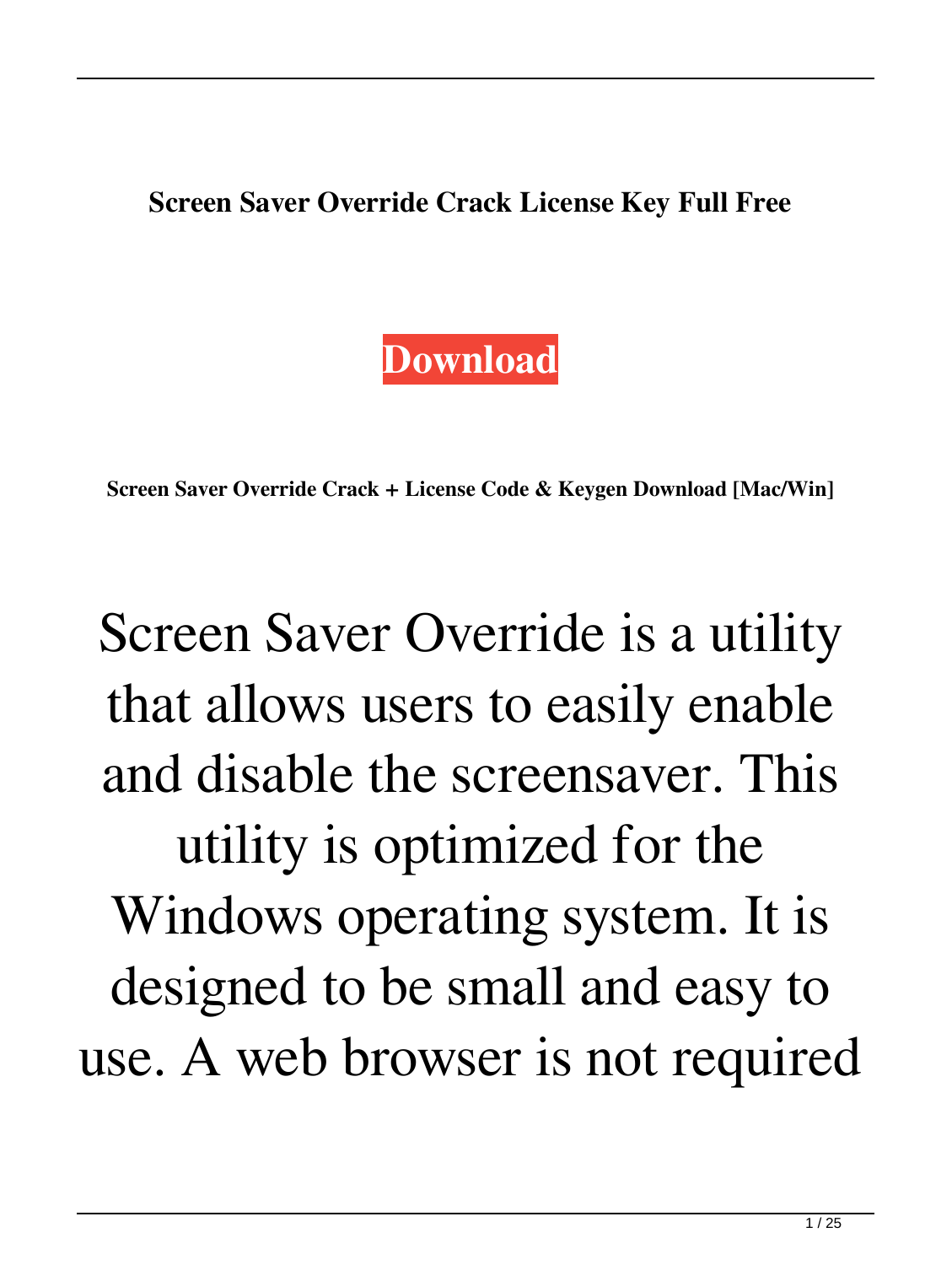to use Screen Saver Override. Features: Enables or disables Windows screensaver. Configure screensaver activation method. Make screensaver run on system start. Configure screensaver mode (clock, slideshow,...). Ability to create a shortcut on the desktop. Download Screen Saver Override 3.7 Achieve transparent and stunning wallpaper for Windows Wallpaper changing is one of the most frequently used features in Windows desktop environments.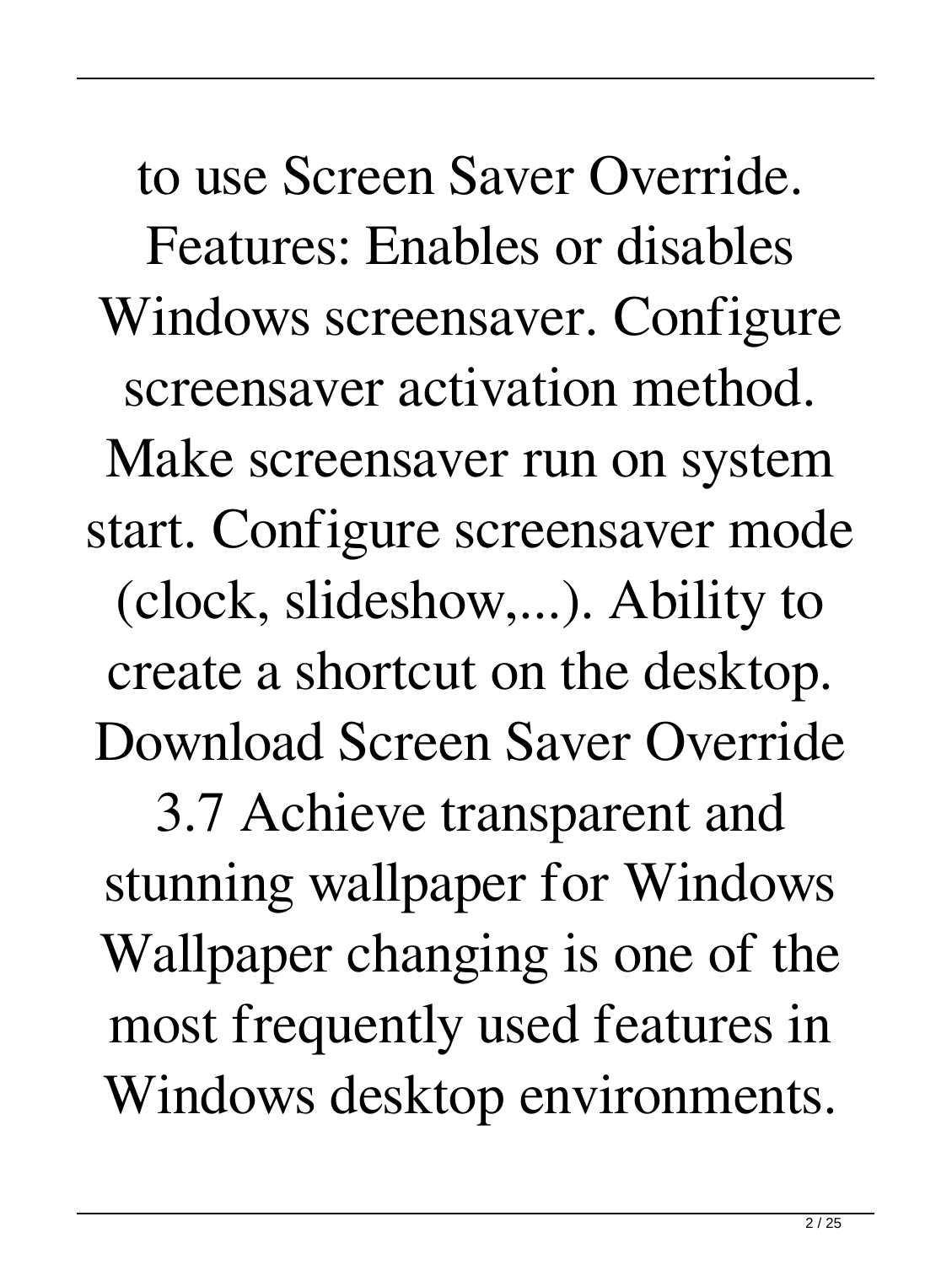With wallpaper changing in Windows you can easily change your wallpaper on a daily basis, and view different wallpaper themes. If you wish to change your screensaver you will need an extra step, that can be a bit difficult, and even more complicated when you try to change the appearance of the screensaver. Wallpaper changing is not available by default, but there are different free and paid tools available, which can help you. With the free and rather handy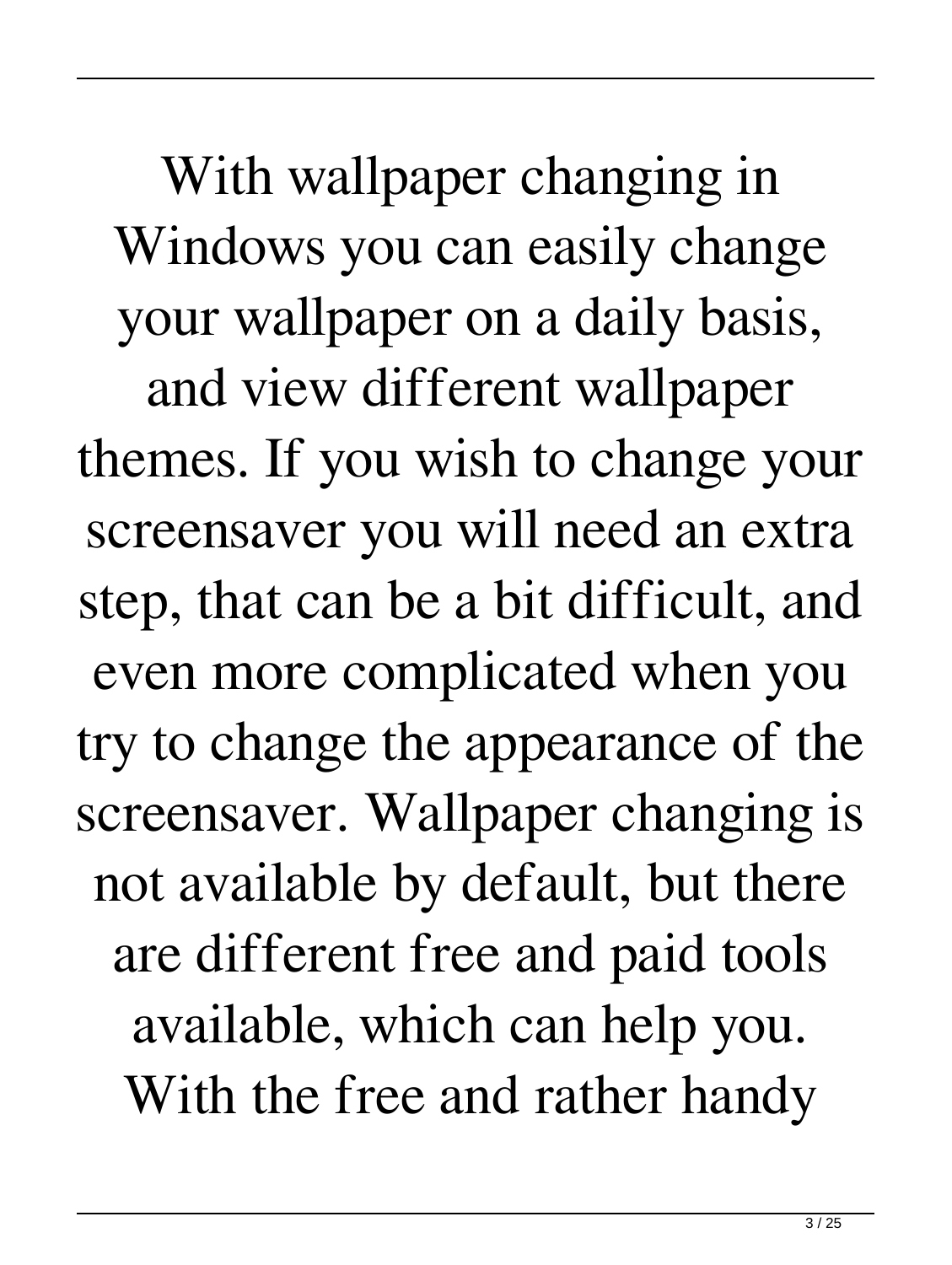tool, Cool and Beautiful Wallpaper Changer you can create desktop wallpapers easily by combining a set of images. All you need is an image folder containing images that you want to use as wallpaper, and Wallpaper Changer. Note that this does not work with GIF images. This application offers many customization options, including the ability to change the background color of the wallpaper, set the opacity for the images, change the format of the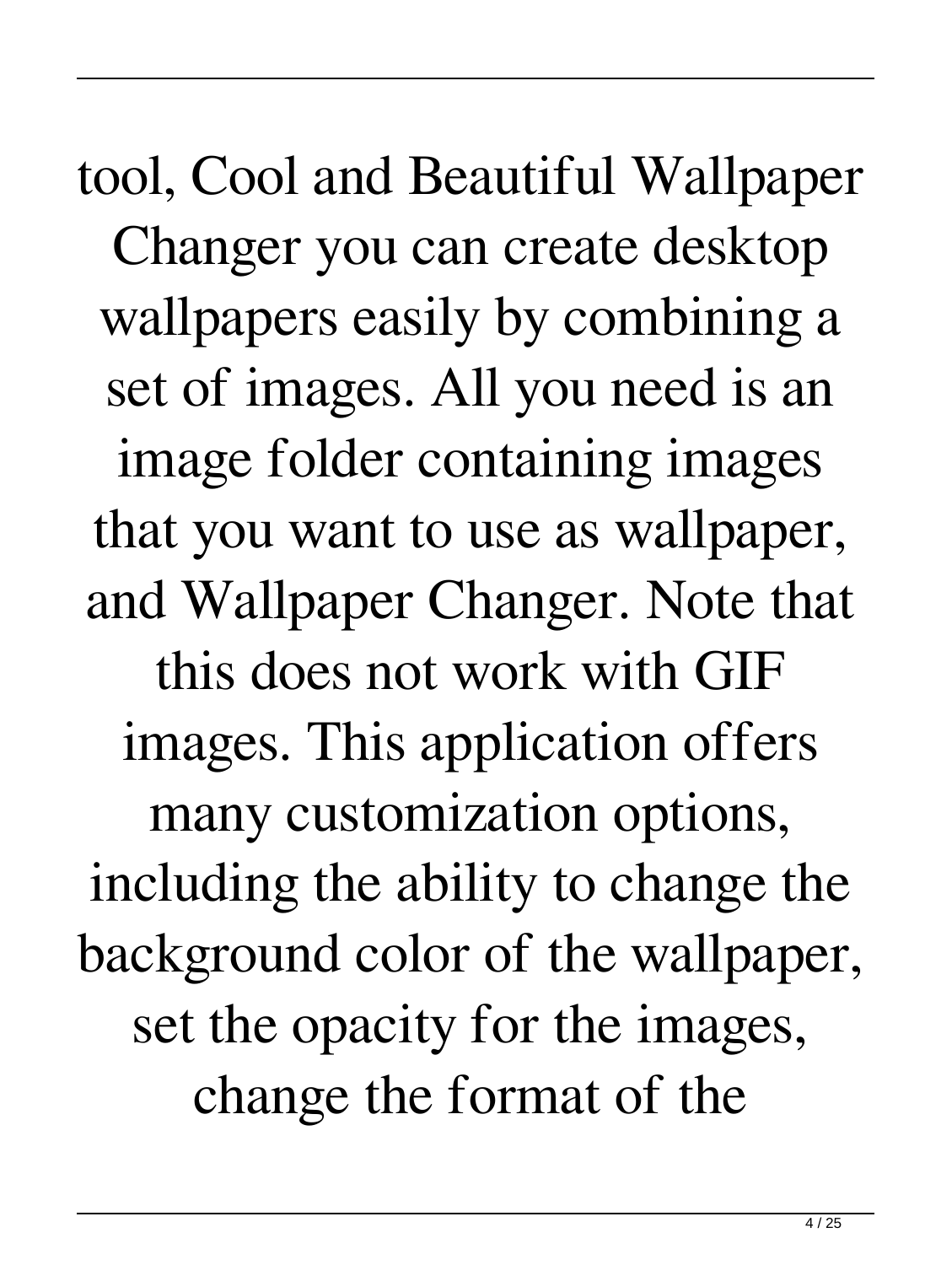background image to stretch, and set the default image size. The slideshow option is available, and it will show a custom sequence of pictures, or a set of pictures. Another free option is Wallpaper2, which also works with JPEG, GIF and BMP files, and can create a slideshow, which you can choose to run daily or never. The program has several main features, including the ability to change the background color, or the opacity for the images. You can also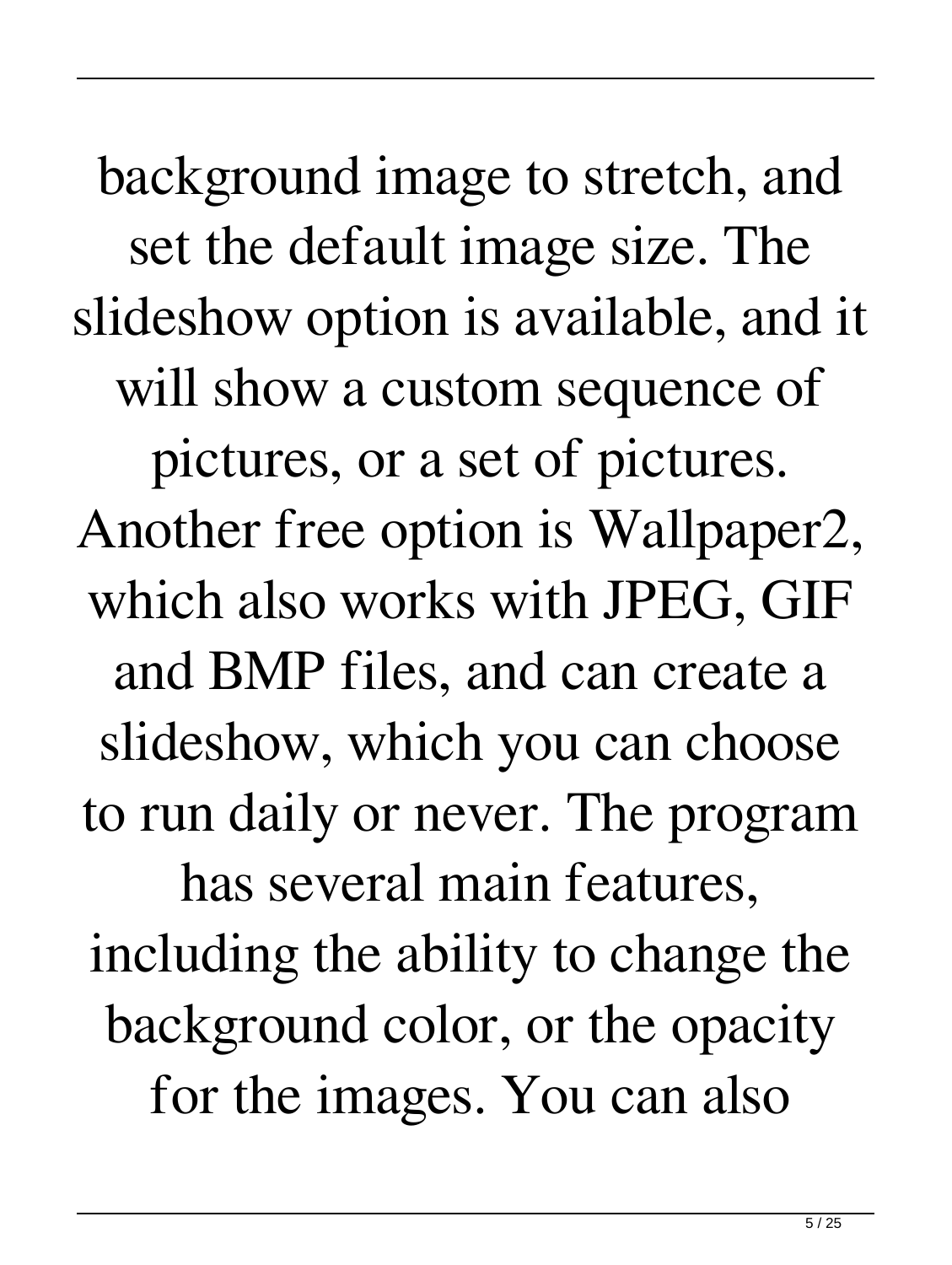choose the format of the wallpaper, and set the default size for the wallpaper images. Finally, the program supports Windows Vista, and includes a built-in network folder browser. Wallpaper Changer is easy to use, and it has very few settings that you can customize. Wallpaper2 on the other hand, has many options, and can automatically change your wallpaper, or you can use a file that you can choose to view each day.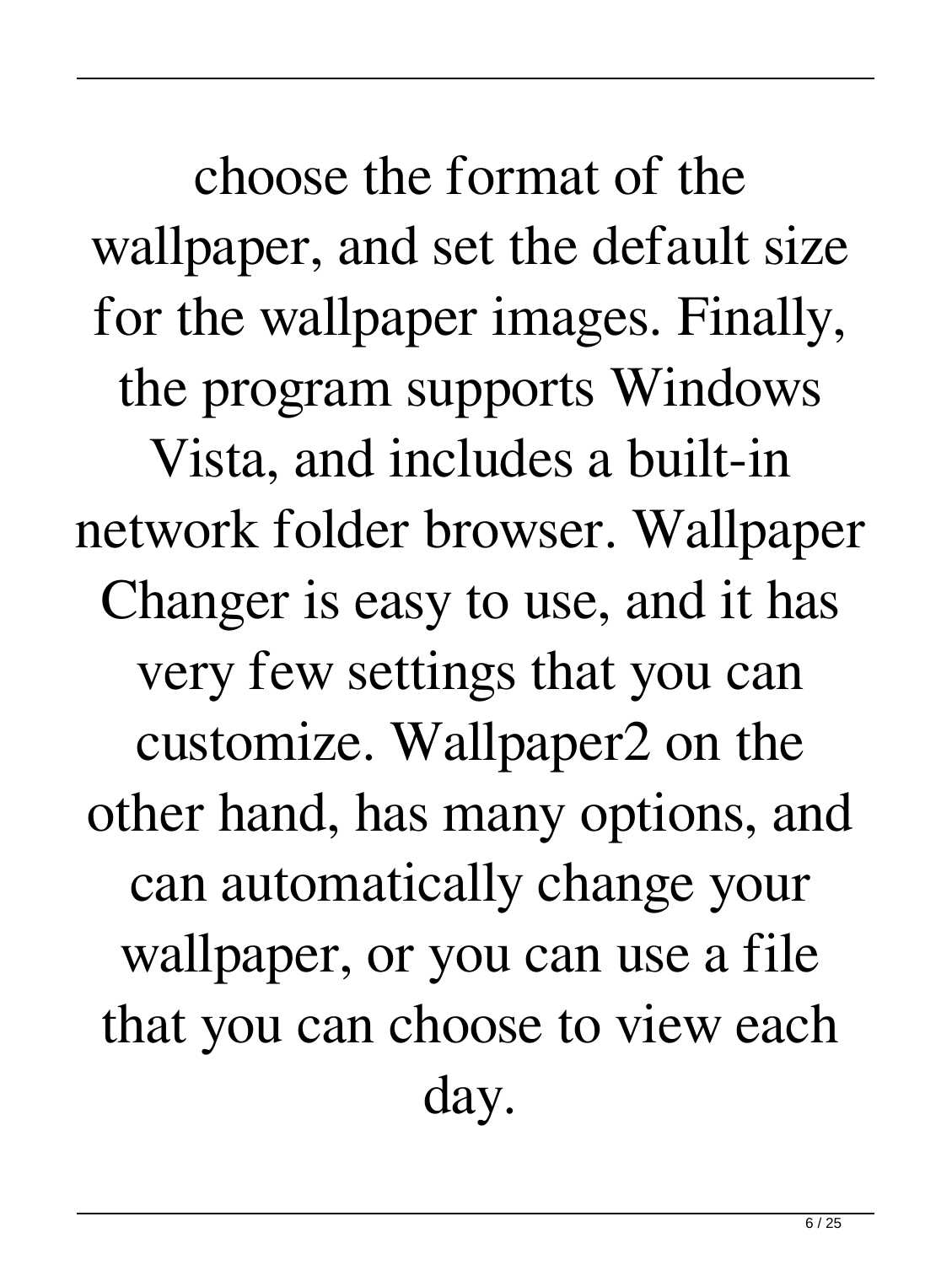A programmable Windows keyboard utility for the Mac user. What's New: Make specific keys output a short event for future use. Bugfixes: Fix an issue that was causing some keys to incorrectly generate a keyup event. Fix issues with KeyMacro not being able to generate a keyup event when a previously pressed key was released. Screensaver Options By Smokin' Hot Media Description: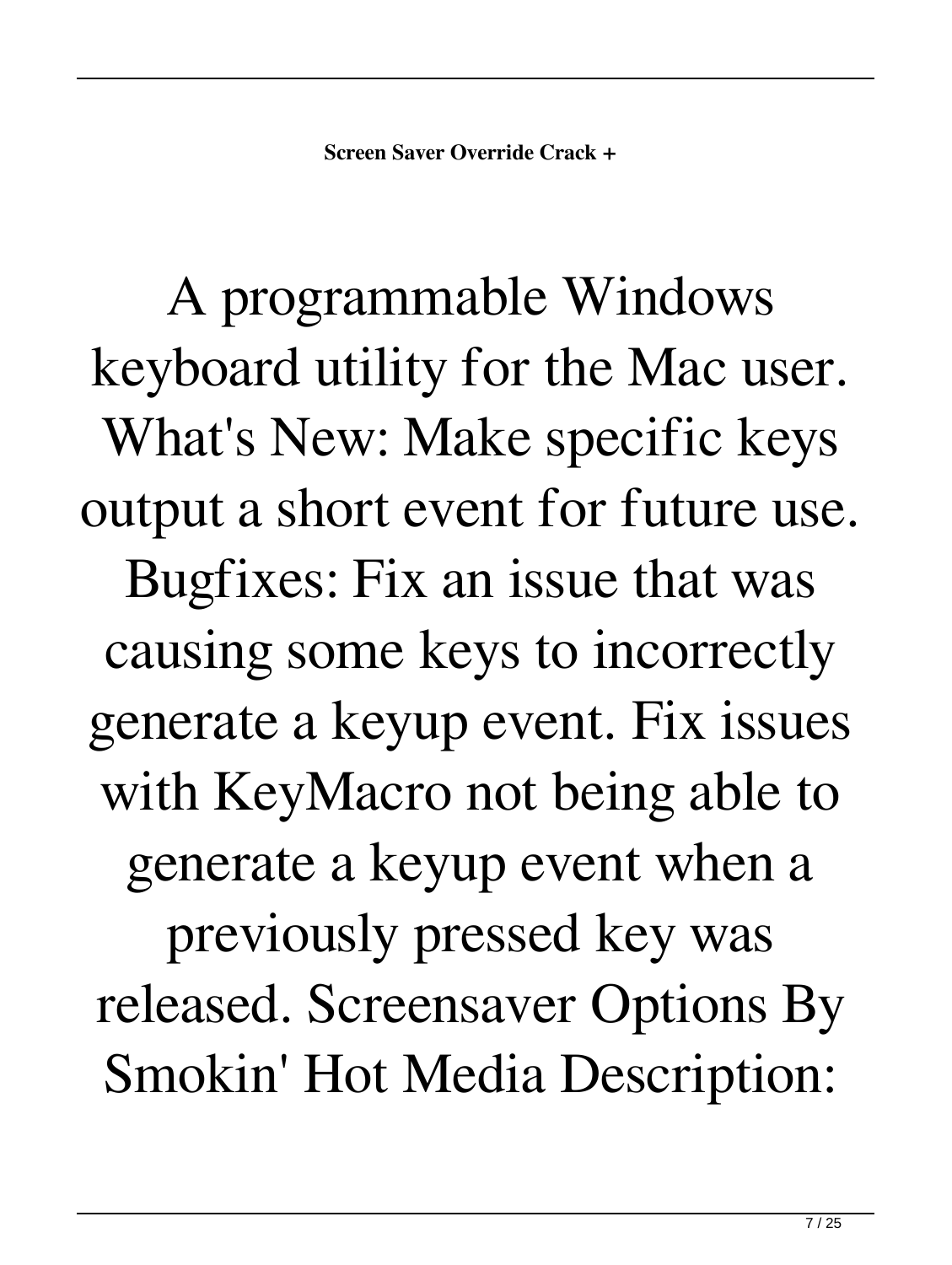This app allows to change your desktop screensaver. For example, you can turn off your desktop screensaver completely. At the same time, you can use hotkeys to activate the screensaver and interact with it. Therefore, you do not need to use the mouse. Key Features: - Customize your screensaver by using hotkeys. - Select from several screensavers and set options. - You can also set different screensavers for each virtual desktop. - You can use a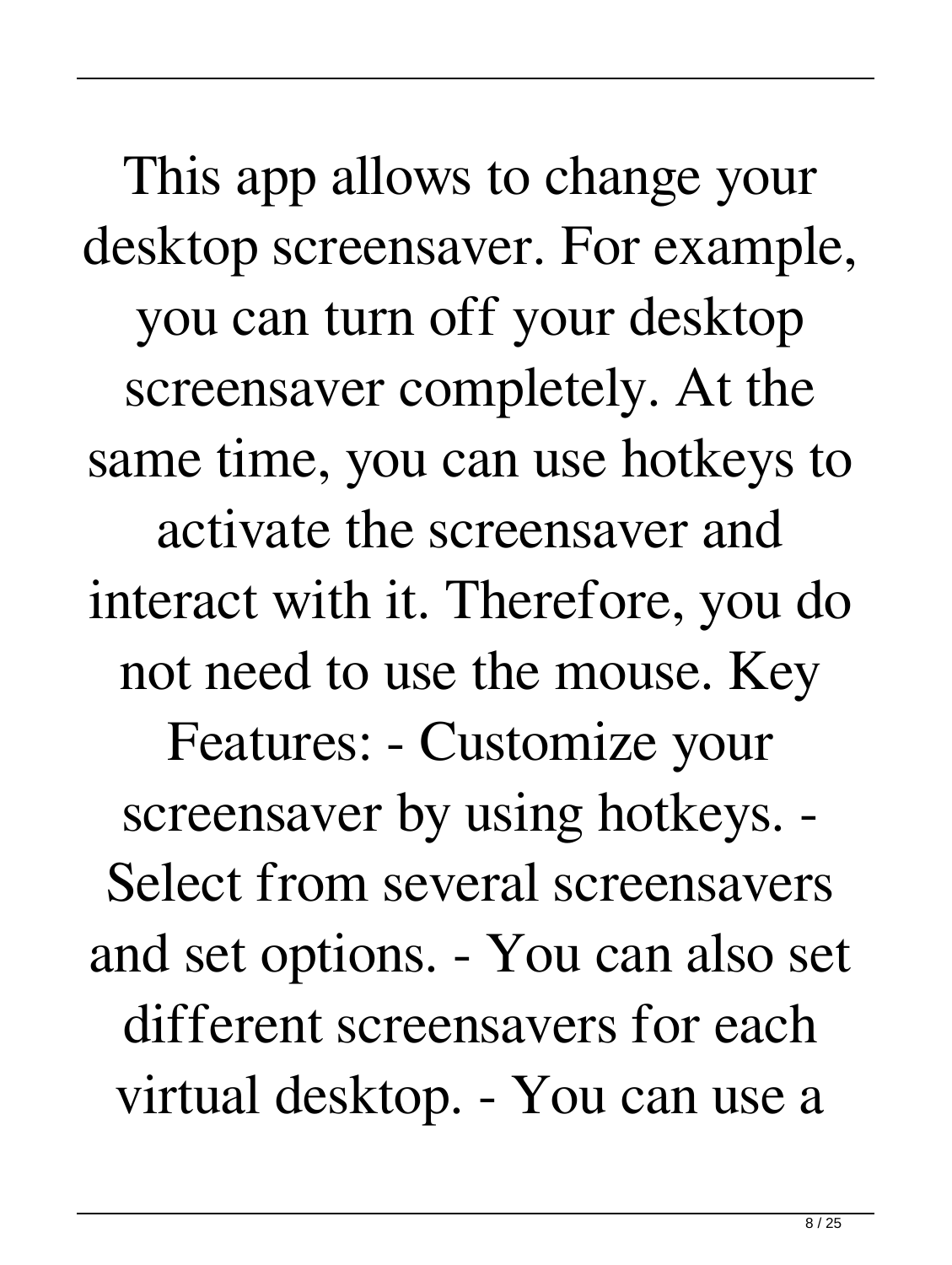skins.xml file, or just drag the skins you want on top of the screen saver. - You can now use video format from your iPhone as a screensaver, and save it as a file with the original size. - You can customize your hotkeys in the Settings dialog. - You can use the skins of a new screensaver. - There are many skins included. - You can also use sounds and play videos. - Supports all screensavers of Windows. - Supports skin and sound, only supports skins of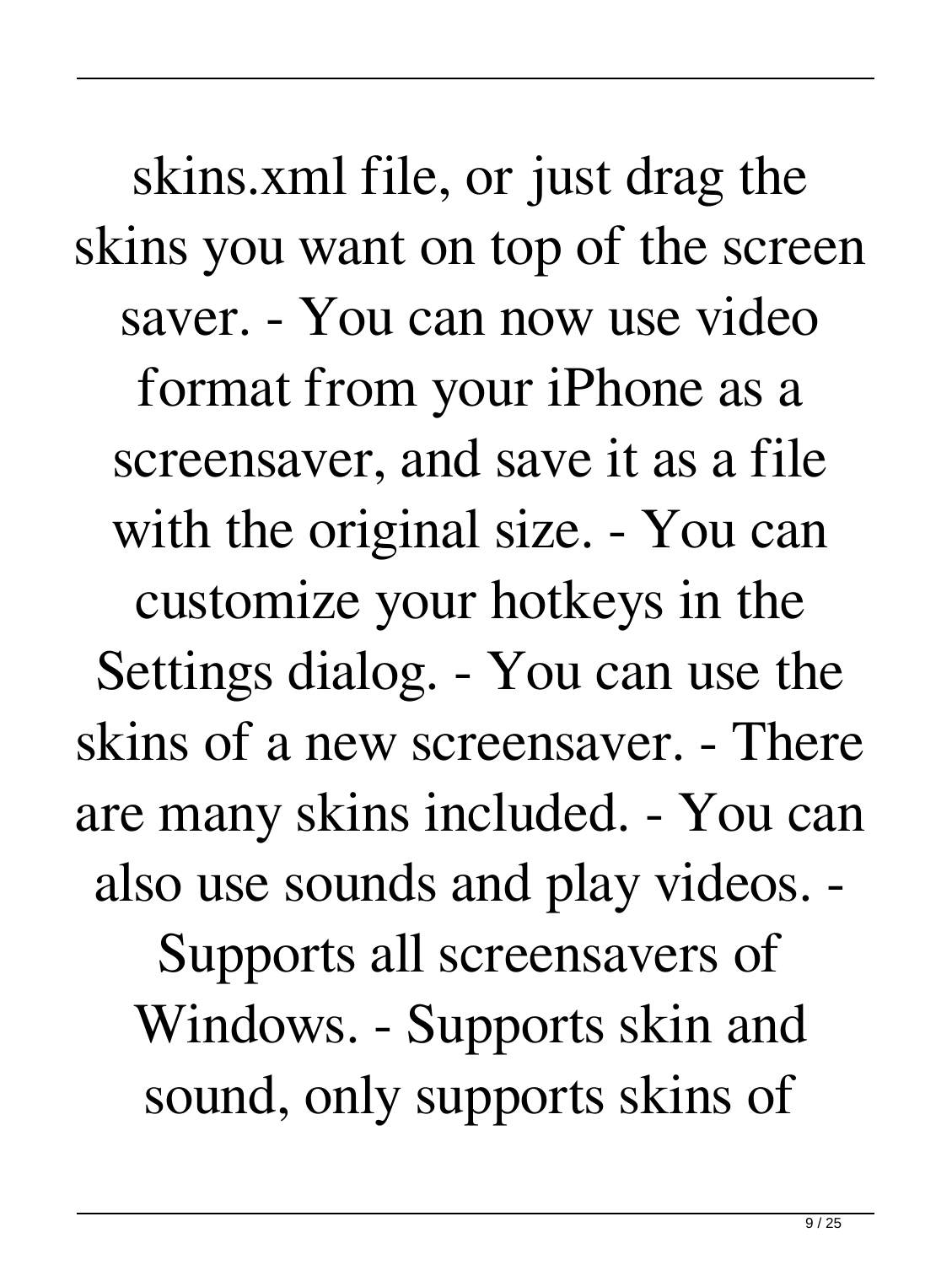Notepad Windows Screensaver. - A support for all operating systems of Windows. - A support for all operating systems of Linux. - The app uses a build in screensaver called Notepad. - There is a support for Mac OSX. - There is a support for Android. - There is a support for iPhone. - There is a support for Samsung Galaxy. - There is a support for iPad. - There is a support for many mobile phones. - A support for all resolutions of Windows. - There is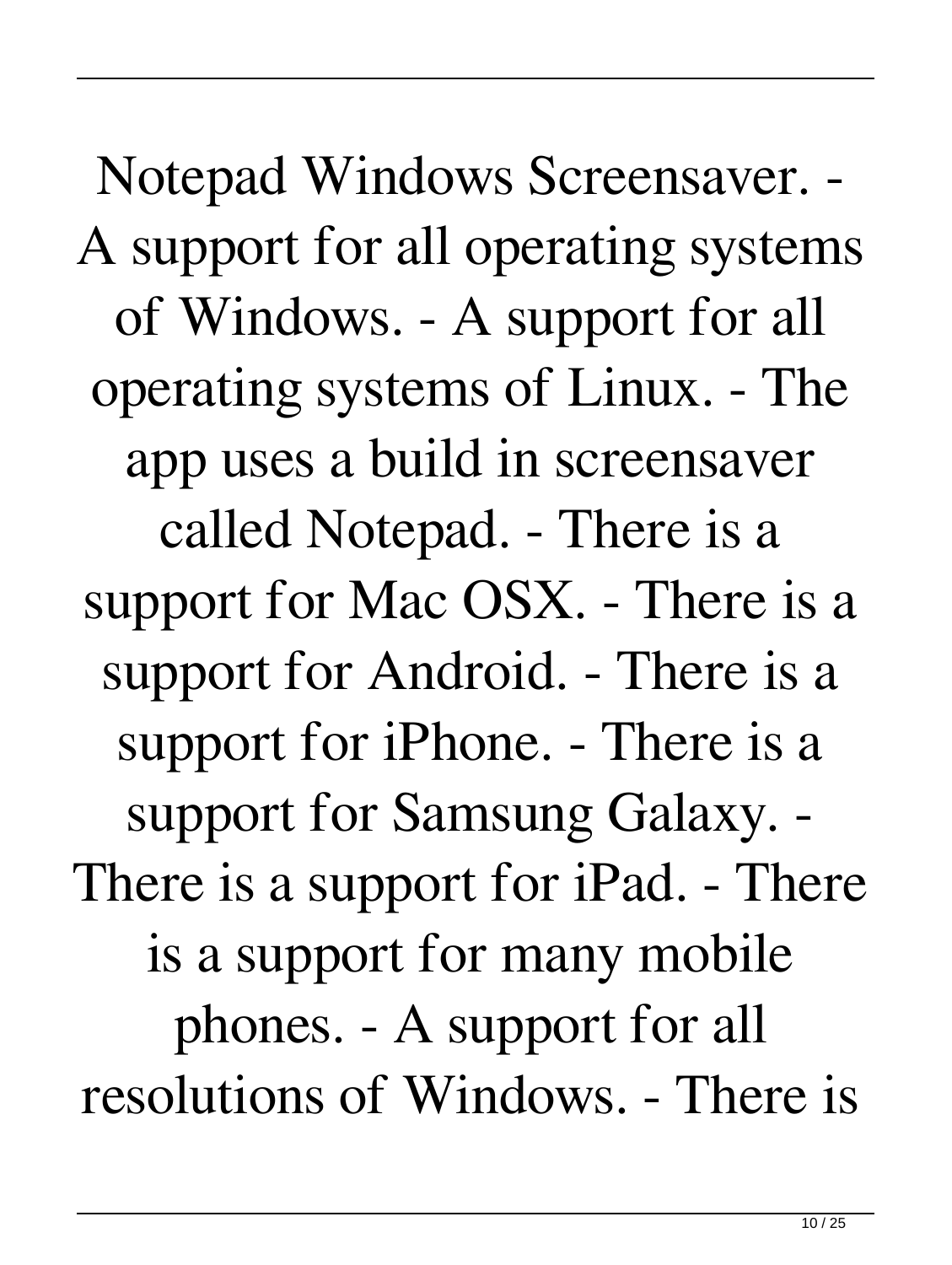a support for all resolutions of Linux. - There is a support for Mac OSX. - The program can be configured for each virtual desktop. - There are screenshots for all skins. - There are screenshots for all screensavers. - There are screenshots for all sounds. - There are screenshots for all hotkeys. - There are screenshots for the support. - There are screenshots for the settings dialog. - There are screenshots for all

77a5ca646e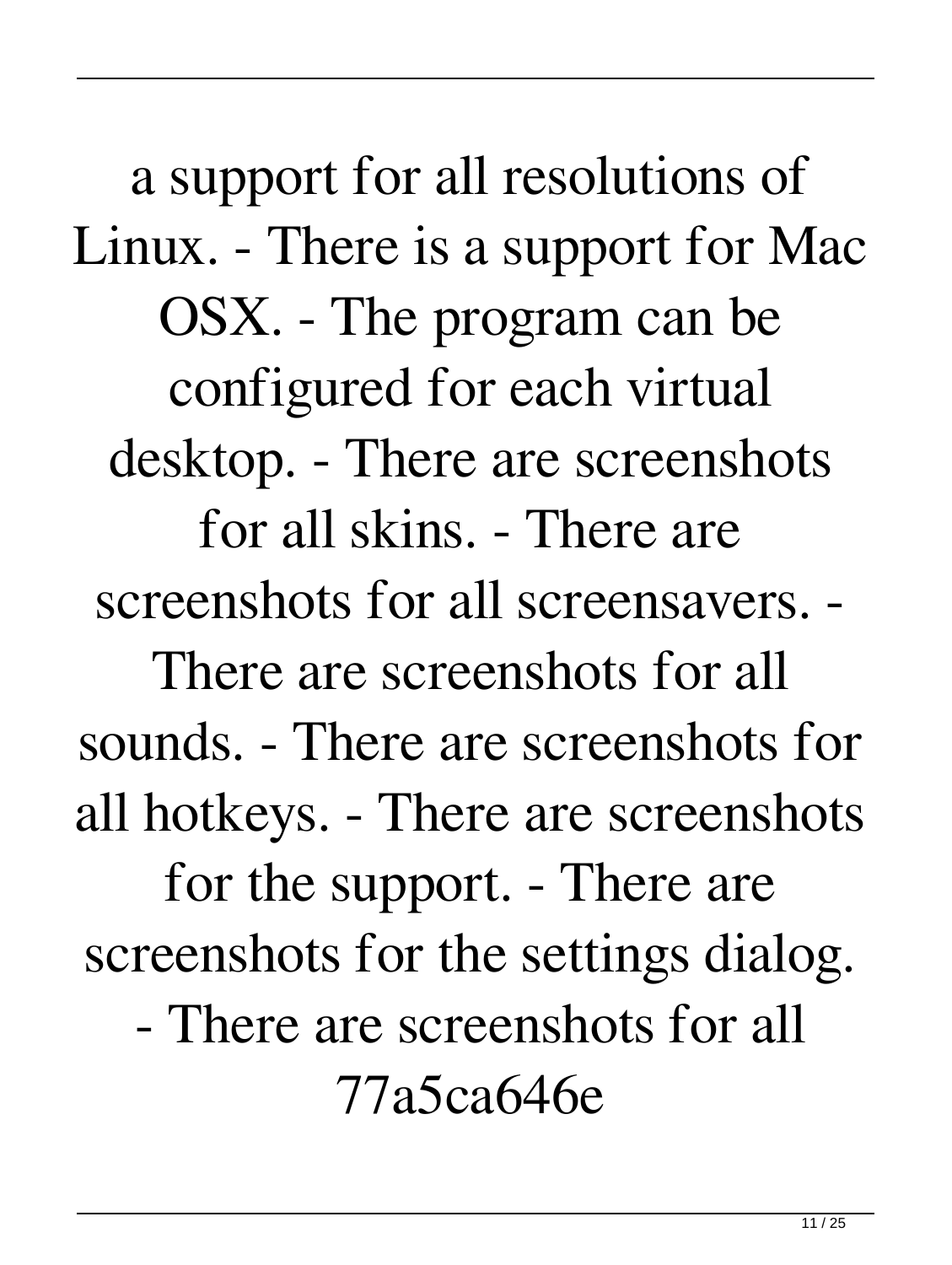Screen Saver Override allows you to add unlimited screensavers to your Windows 7 PC. It is compatible with all Windows 7 editions. Installation: This is a.NET Framework compatible screensaver program. It will be used after installing. Free Video Converter is an easy to use free video converter software which helps you to convert audio/video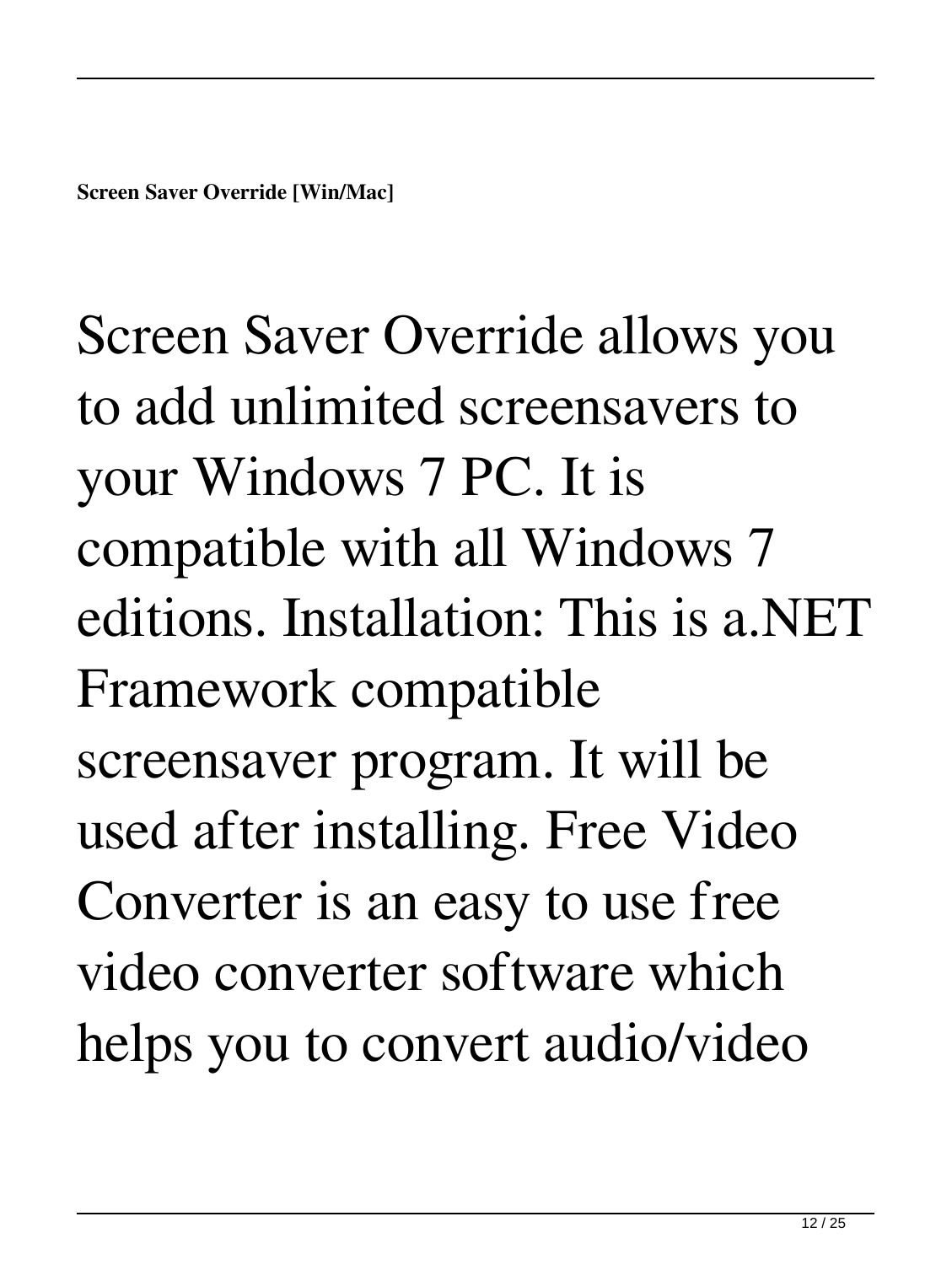files from one format to another. This powerful video converter helps you convert video files from one format to another. In the video files, audio and picture, this software can convert all kinds of video files: MP3, WMV, WAV, AVI, ASF, DivX, XviD, MPEG, H.264, HDTV, MOV, MPG, FLV, DIV, and DVD, and so on. The software has a powerful video converter engine, which enables you to convert between the format of video files more efficiently. To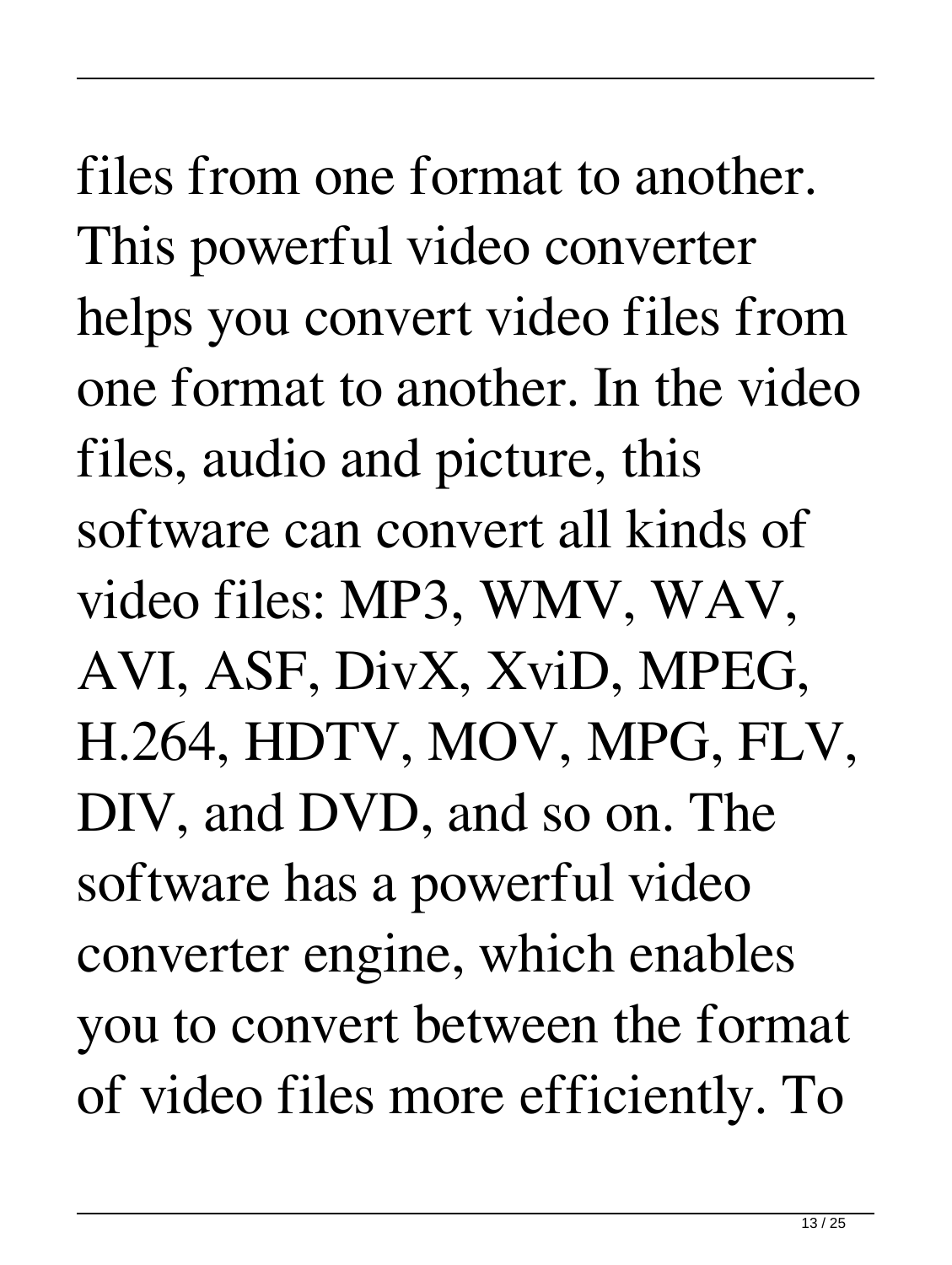add new video format support, this software allows you to add new video format by yourself. Videos downloaded from the Internet are usually compressed in one of many formats. And when someone wants to play the video back, the video file has to be de-compressed to the original format. Free Video Converter is an easy-to-use software that helps you to decompress files quickly. This application supports almost all popular video formats. And it also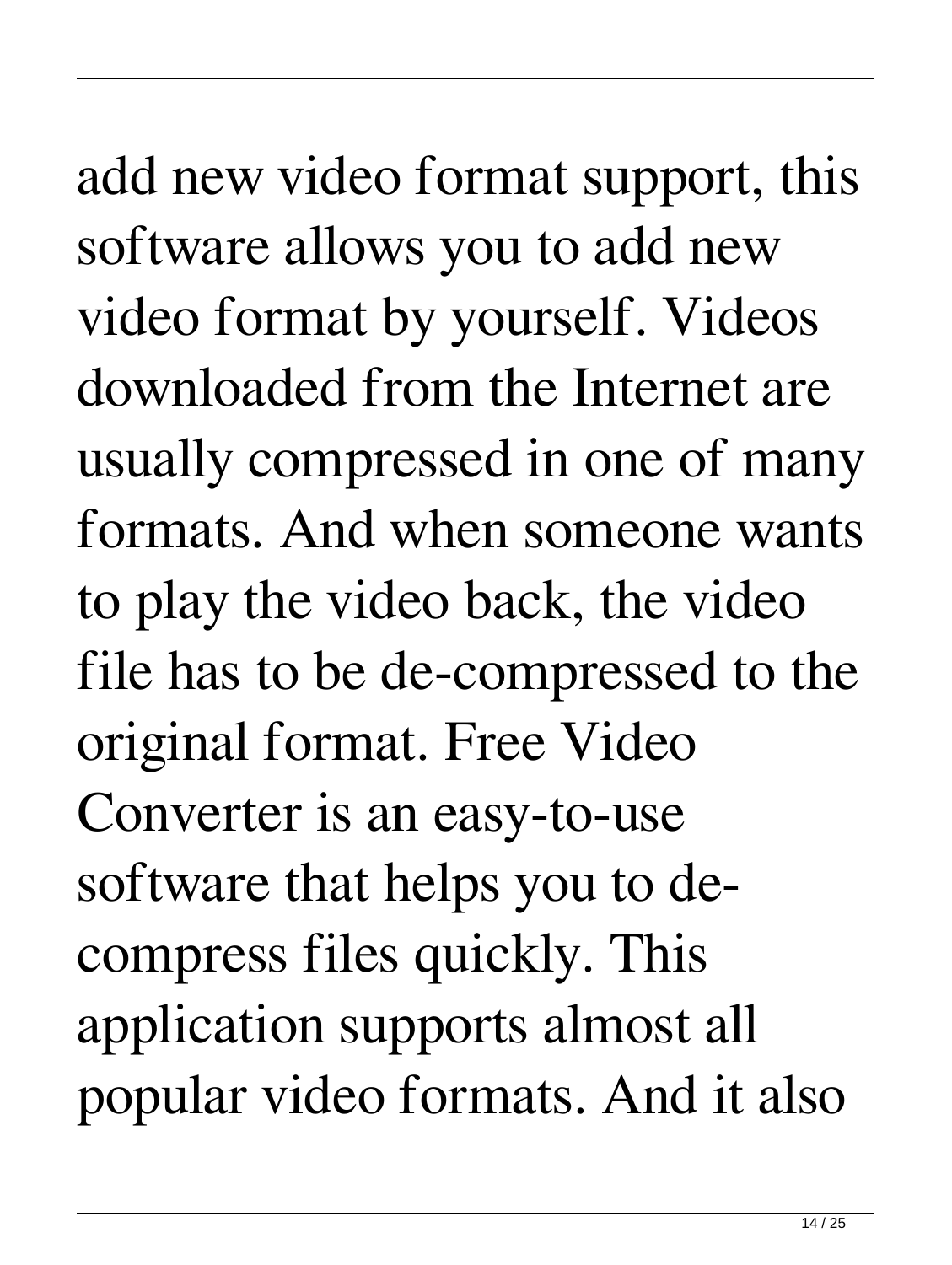has the ability to convert HD and 3D videos to high quality MPEG, MP3, WAV, etc. So it is an ideal choice for you to enjoy your favorite movies or TV series. With Free Video Converter you can: Convert video files between different popular formats easily and fast. Ensure your videos will play in any format, with DRM protection, if your videos are protected with DRM. Burn video to a DVD or play your videos with your DVD player, burn them to a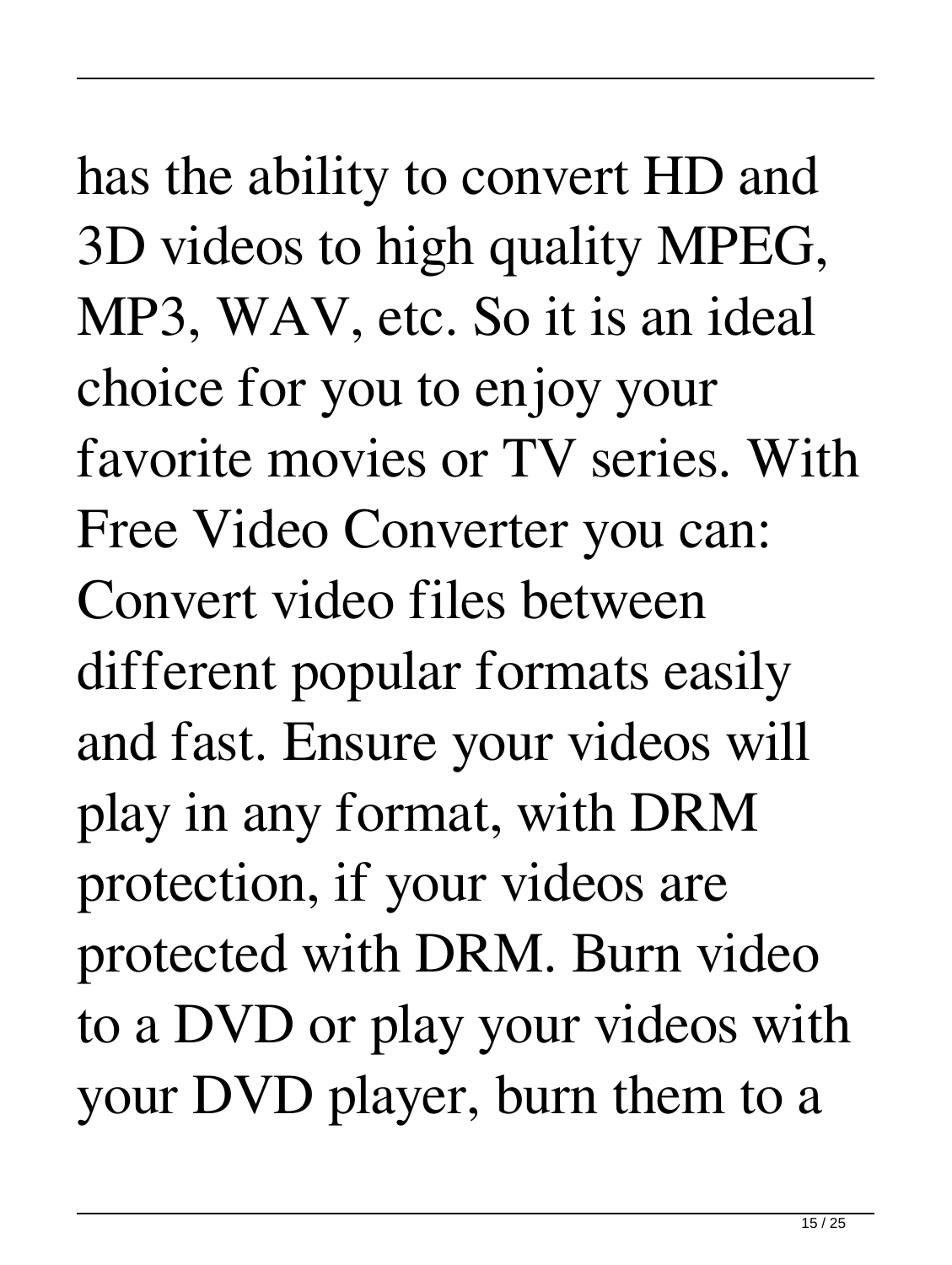disc and watch them anywhere. Free Video Converter supports all major video format like AVI, MPG, WMV, FLV, ASF, MP4, MPEG, RM, RMVB, H.264, MPEG-4, M4V, MOV, DivX, XVID, QT, MP3, WMA, OGG, AAC, WAV, AC3, and more. AVI is the most popular video format for playing on Windows Media Player and other multimedia players. This free video converter allows you to convert AVI to all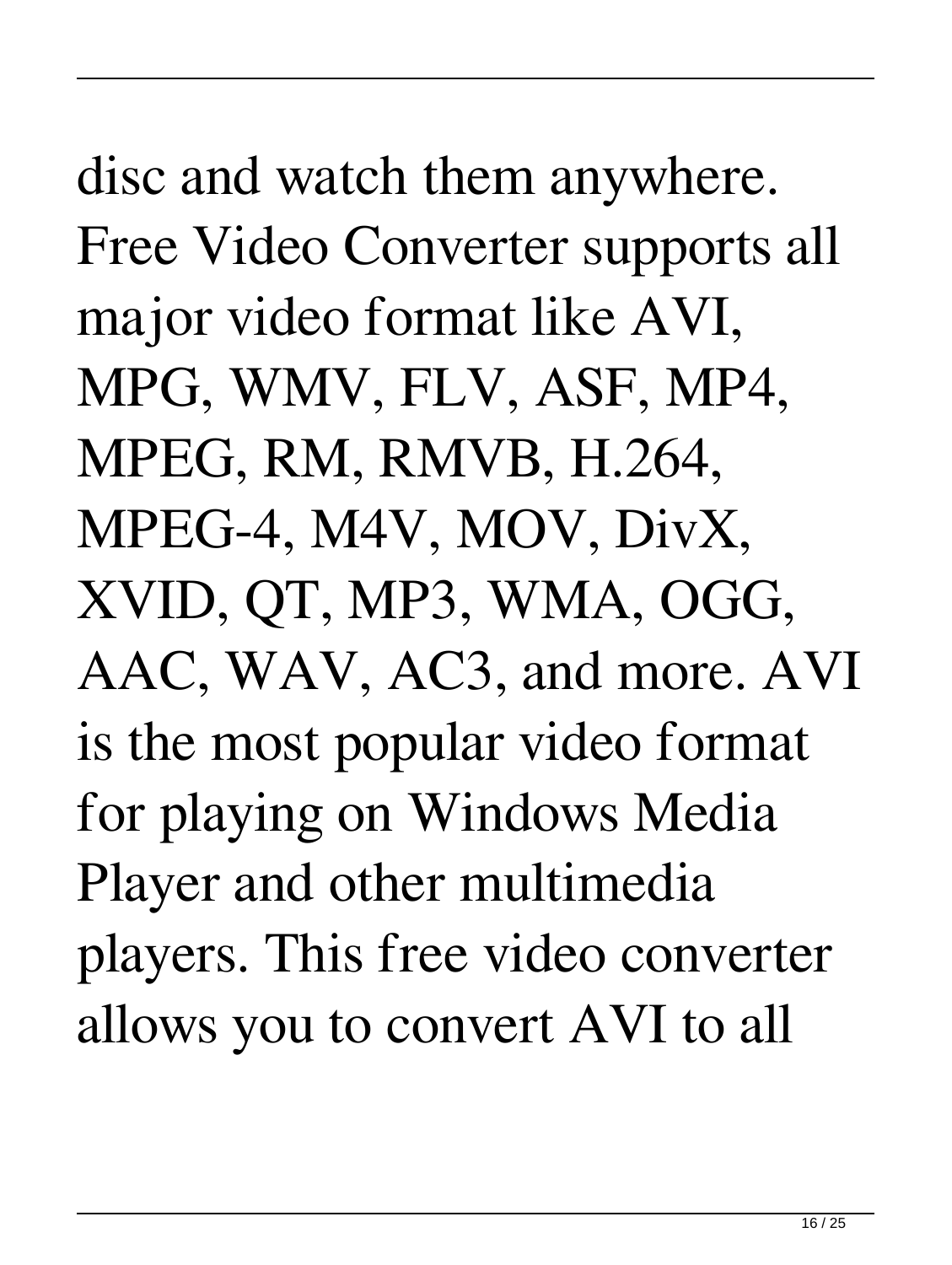This utility allows you to change your screensaver<sup>[7]</sup>s properties to automatically start after a certain idle time or when your computer is completely idle. Description: Imomero Free Screen Saver with Music is a Free Screensaver with Music.This free screensaver will add effects to your screen depending on the time of the day.Change the skin depending on the time, and click on the menu to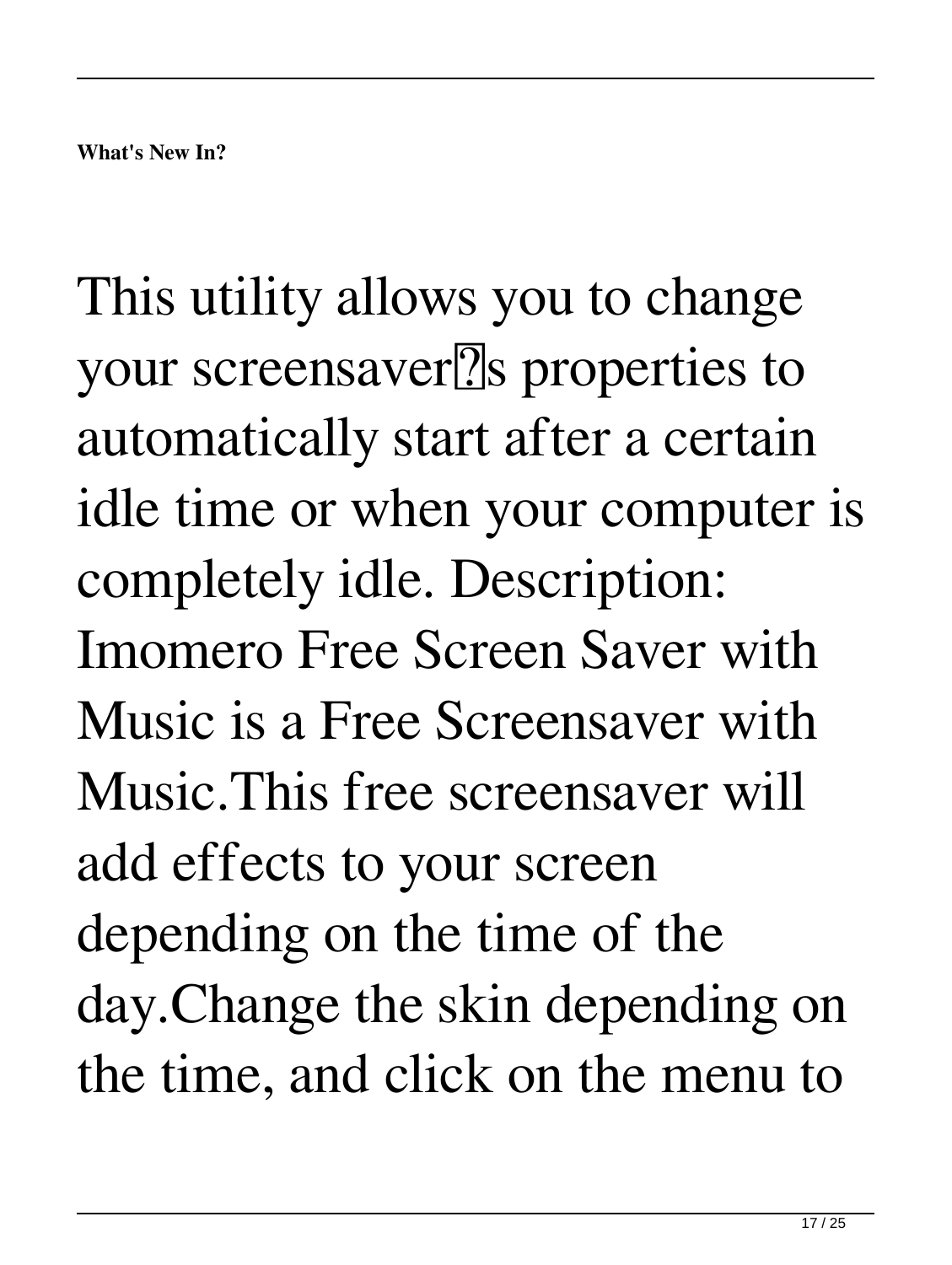change the music too! Description: Cool Screen Saver with Music is a Free Music Screensaver.You can set this screensaver to automatically start on the time of your choice, and can change the skin of the screensaver to fit your screen. Description: This screensaver can start on demand (optionally at the same time every day) and it will change its background according to the time of the day. You can customize the effect to suit your taste and there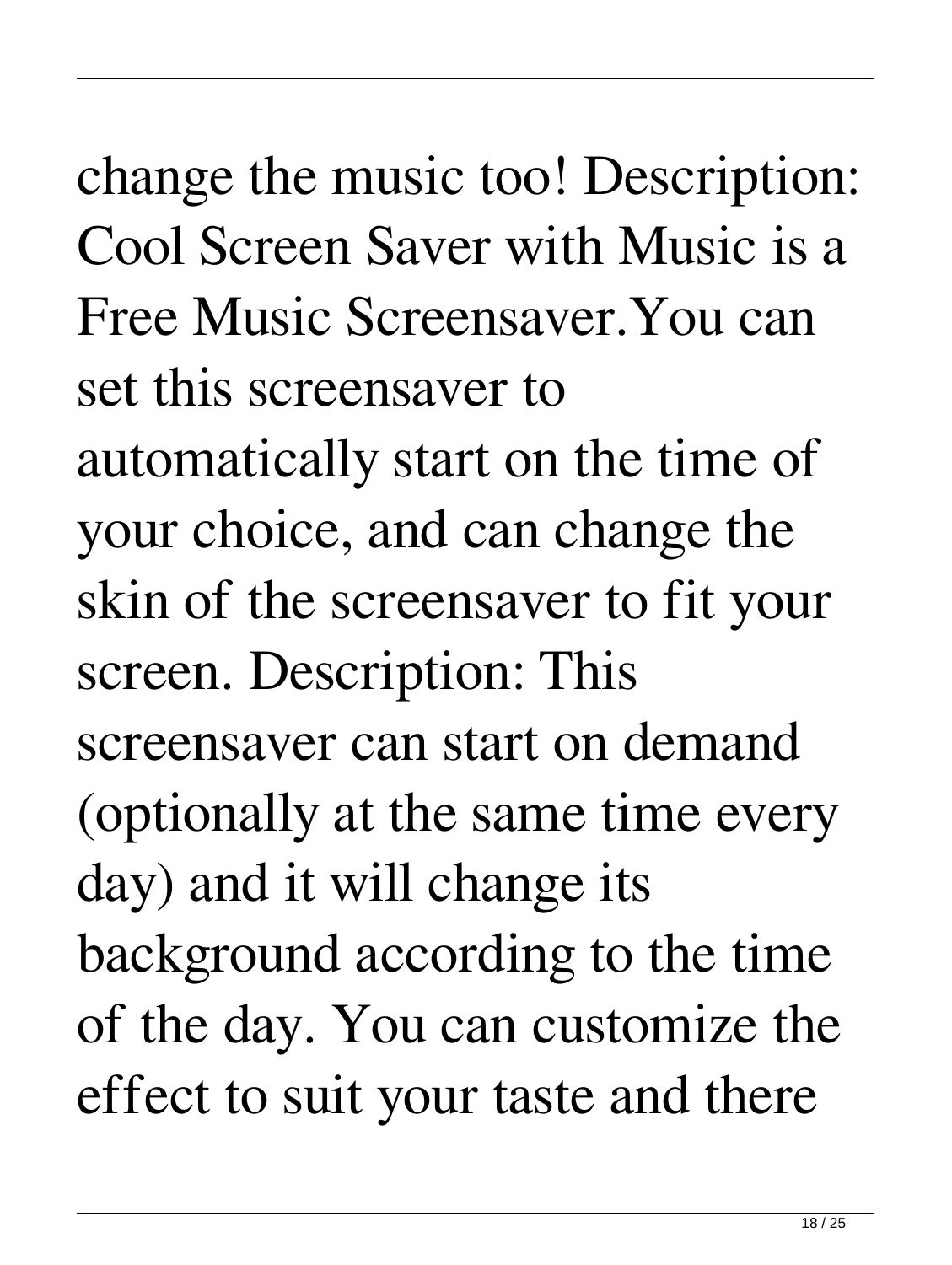are some options to change the skin, too. Description: Spring Screen Saver is a free screensaver that will change the color of the background according to the time of the day. You can also control how the screen looks by choosing your skin color, and you can select the noise and music effects. Description: The Bright New Day Screen Saver is a cool screensaver for your PC which features easy and quick setup, a dark and pleasant theme, and even comes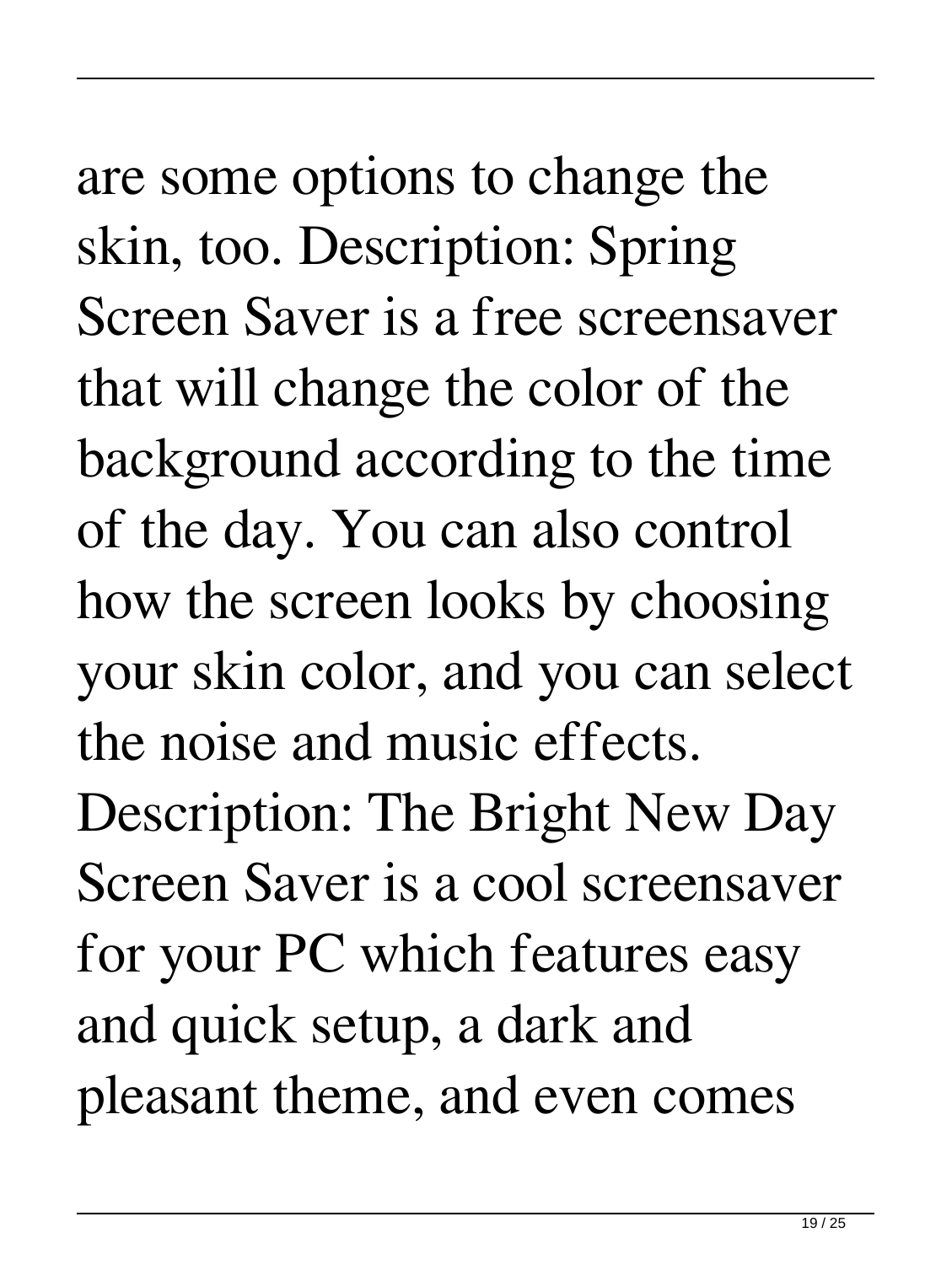with an option to change your desktop wallpaper. Click on the Play button to start the screensaver, and you can control how your desktop will look by changing the skin color, the background color, and the music effect. Description: The Sexy Red Screen Saver is a screensaver for your PC with a delicious red background and a captivating music effect. Click on the Play button to start the screensaver, and you can control how your desktop will look by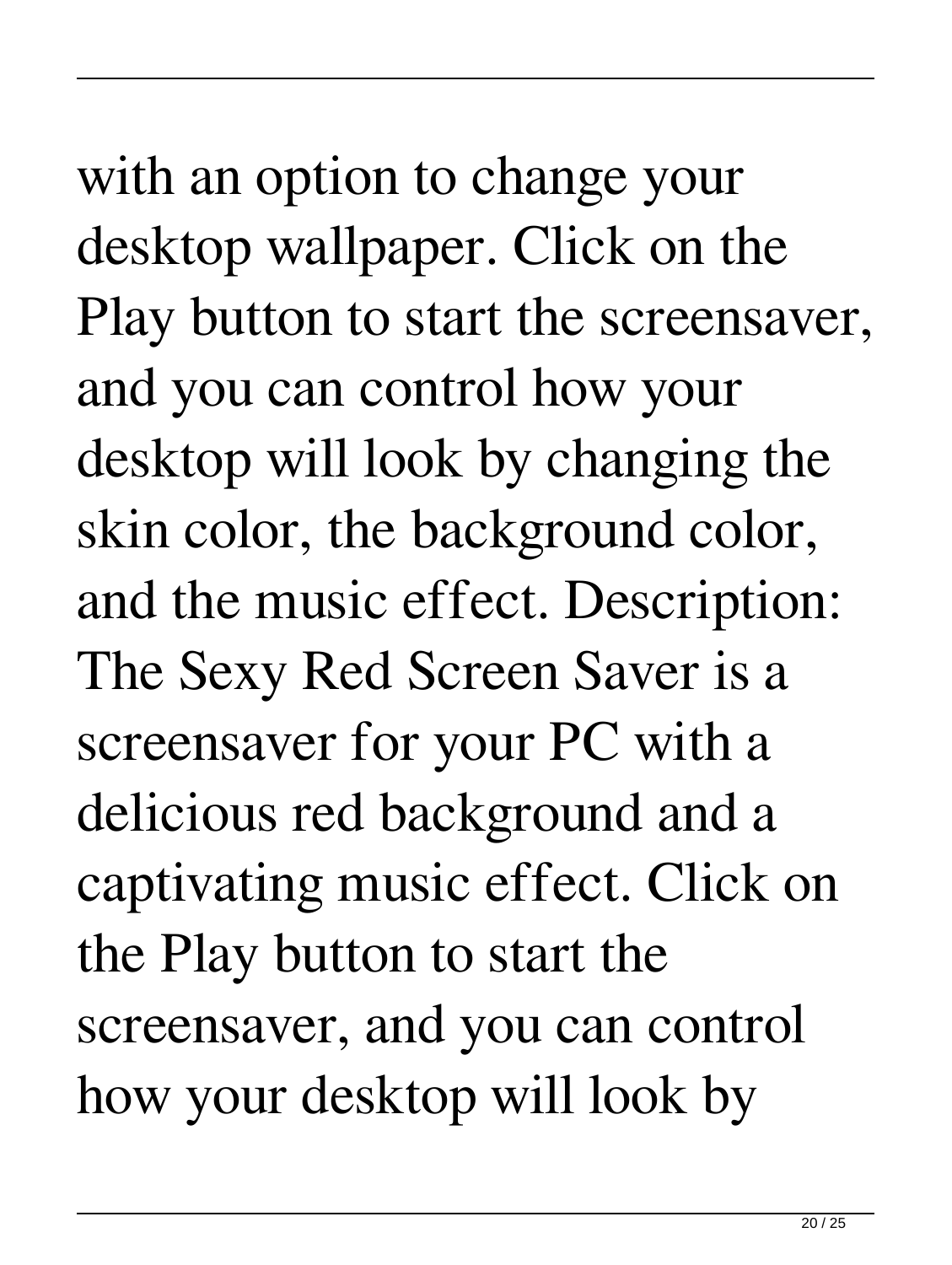changing the skin color, the background color, and the music effect. Description: This screensaver features a very pleasant animated background and a good-sounding music effect. It's really easy to setup and you can choose how you'd like to see your desktop, changing the skin color, the background color, and the music effect. Description: The Cool New Day Screen Saver is a screensaver for your PC with a bright and welcoming theme, and a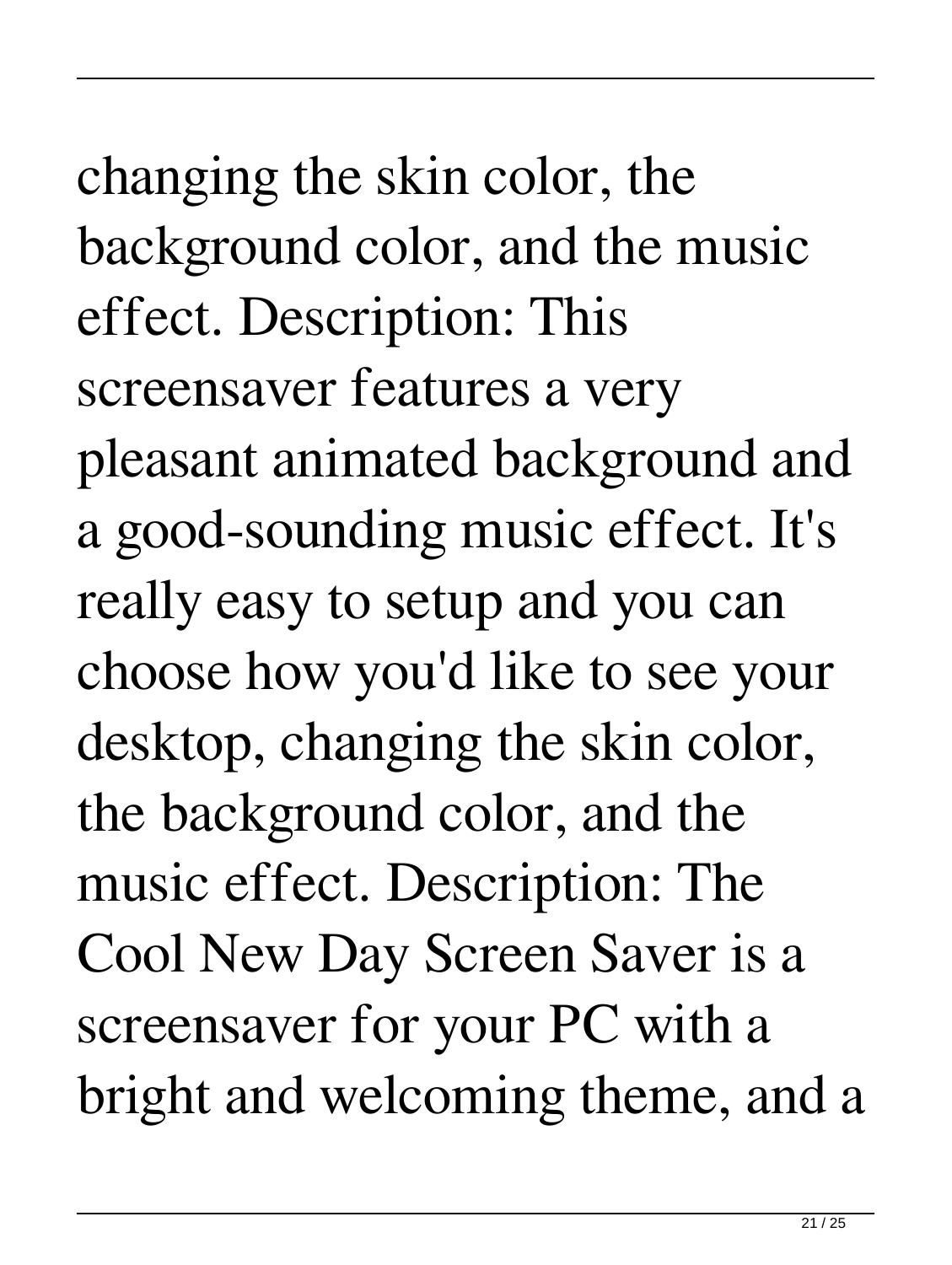great music effect. It's really easy to setup and you can choose how you'd like to see your desktop, changing the skin color, the background color, and the music effect. Description: The Pine Screen Saver is a very simple and convenient screensaver for your PC. The screensaver will be activated every night at a time of your choice. You can change the skin of the screen saver to match your desktop, and you can even change the music to play at the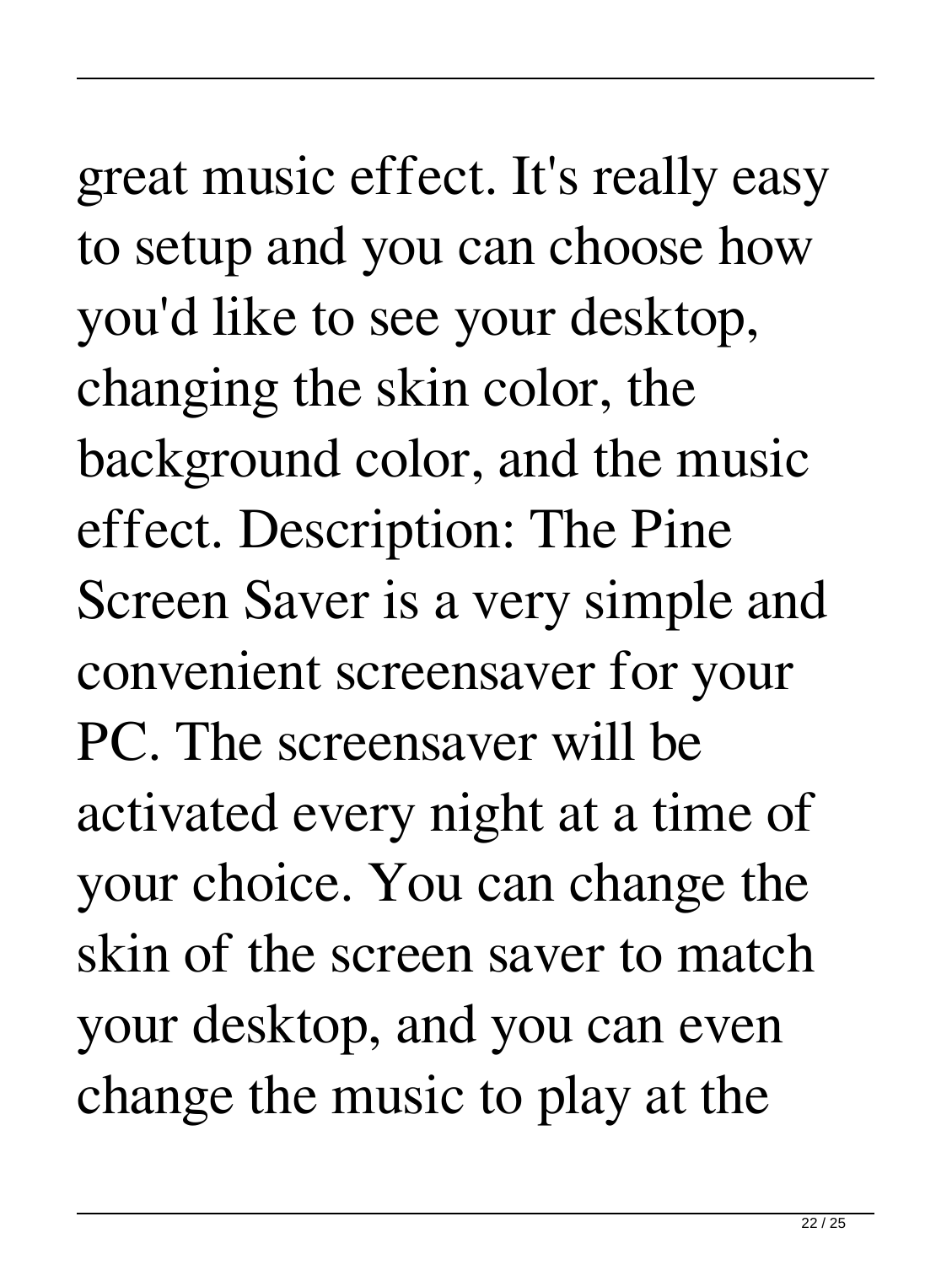## start of the screensaver. Description: The Spring Screen Saver is a screensaver for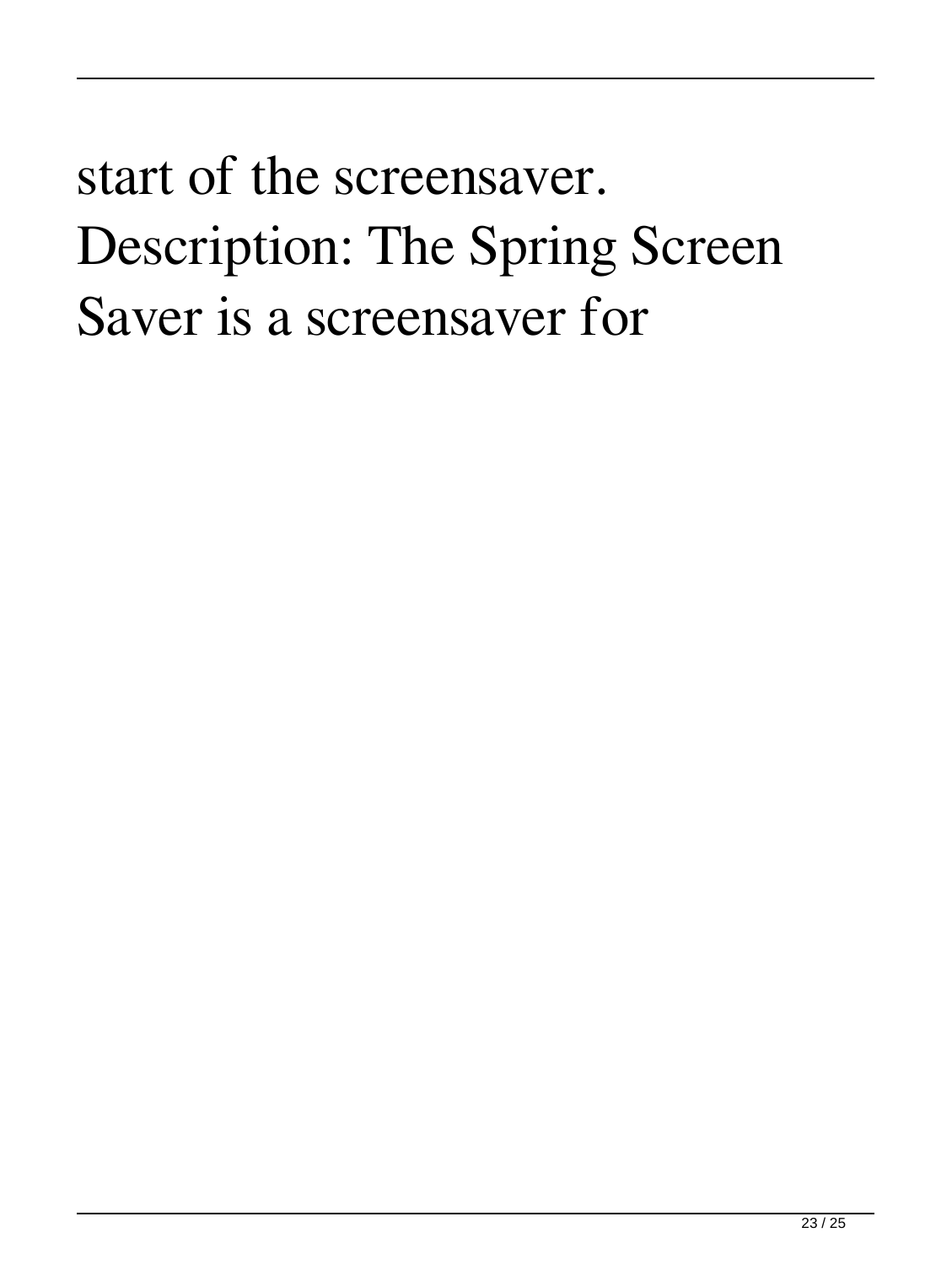Minimum: OS: 64-bit Windows 7 Processor: 2.2 GHz or faster Memory: 2 GB RAM Graphics: NVIDIA GeForce GTX 660 or ATI HD 7870 (512MB VRAM) DirectX: Version 11 Network: Broadband Internet connection Storage: 2 GB available space Sound Card: DirectX compatible sound card Recommended: OS: 64-bit Windows 8.1 Processor: 2.8